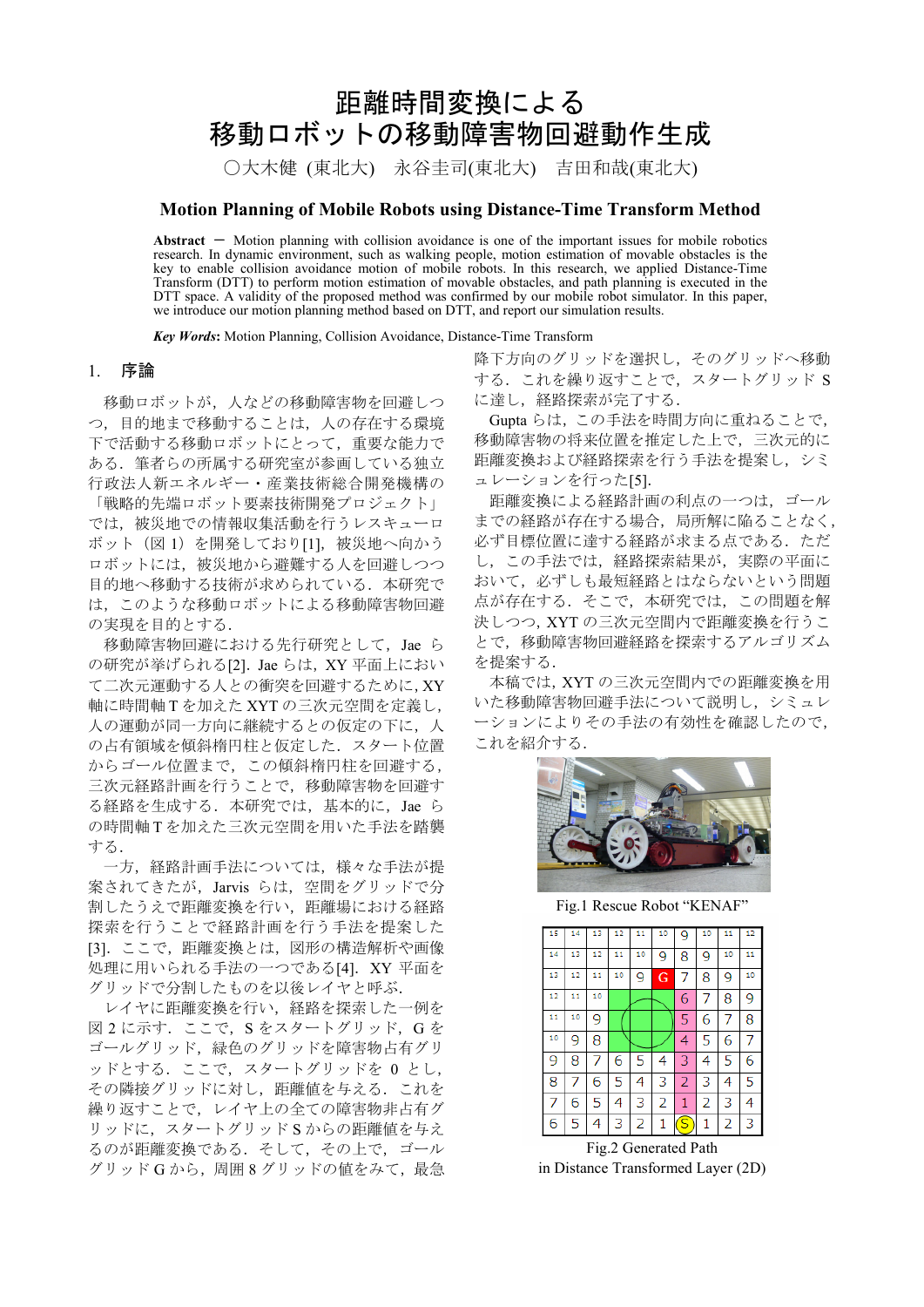## 2. 移動障害物回避手法の提案

#### 2.1 移動障害物回避手法の概要

本研究で提案する移動障害物回避アルゴリズム は、以下の3つのブロックで構成される.

- (A) 障害物の検出と行動推定
- (B) 未来方向への距離時間変換
- (C) 局所的な準最短経路探索

以上の演算は、図3に示す距離時間積層レイヤと いう枠組みの中で行う。これは、ロボットや固定/ 移動障害物が存在する XY 平面を時間経過方向に下 層から上層へ積層したものであり、複数の「過去レ イヤ」、1つの「現在レイヤ」、複数の「未来レイ ヤ」で構成される. 各レイヤは、時間を単位とする レイヤ時間幅を有する. この距離時間積層レイヤ上 で, (A) ~ (C) を実行することで, ロボットの走行経 路を決定し、ロボットは経路追従走行を行う. 以上 を一定周期で繰り返す.

#### 2.2 (A) 障害物の検出と行動推定

(A)では、過去レイヤに蓄積された障害物の位置履 歴から障害物及びその行動を検出し、さらに、未来 での障害物位置を推定することを目的とする.

本研究では、問題の単純化のため、円柱形移動障 害物のみを対象とする. まず、蓄積したセンサデー タより、検出・推定した障害物の重心位置及び概算 半径の履歴を生成する。次に、移動障害物が将来に わたって形状変化せず、かつ、過去の行動を継続す るという仮定のもとに、複数の過去時において検出 した障害物の重心位置及び概算半径から、未来にお ける障害物存在位置を推定し、その位置を含む各未 来レイヤ上のグリッドを障害物占有グリッドとす  $\mathcal{Z}$ .

こうして生成した障害物占有グリッド群を、ロボ ット半径分だけ膨張させることで、大きさをもつロ ボットの移動を質点の移動として考えることが可 能となる. このように形成する膨張障害物占有グリ ッド群を障害物空間と呼び、それ以外の空間を自由 空間と呼ぶ。 以上のプロセスにより、各未来レイヤ は, 障害物空間と自由空間に分けられる.

## 2.3 (B) 未来方向への距離時間変換

距離時間変換とは, XY 方向への 2 次元距離変換 を時間方向Tに拡張した変換であり、未来レイヤ上 のグリッドに, 距離時間変換値(Distance Time Transform Value: DTTV)を与えるものである. DTTV とは、図2における距離値を、時間方向に帯状に振 り分けたものと表現することができる. 距離時間変 換によって、ロボットの移動速度から、それぞれの 未来レイヤで到達可能なグリッド群に対し、DTTV が与えられる.

未来方向への距離時間変換のアルゴリズムは、次 の通りである.

まず、各未来レイヤにおいて、そのレイヤで扱う DTTV 範囲を求める. DTTV 範囲は、そのレイヤが



Fig.4 Local Semi-Shortest Path Search in 2D Layer

扱う未来時と、そのレイヤが有するレイヤ時間幅, 及びロボットの移動速度によって決定する. 続いて, そのレイヤで DTTV を有する全グリッドを、DTTV 範囲内の最小値で初期化する. その上で、先に求め た DTTV 範囲内で二次元距離変換を行う. 最後に, DTTV を有する全てのグリッドを、直上グリッドに コピーする。このとき、直上グリッドが障害物空間 である場合には、コピーを行わない.

以上のプロセスを最下層未来レイヤから、未来方 向に繰り返すことにより、未来レイヤは、障害物空 間と、到達可能な自由空間、到達不可能な自由空間 に分けられる.

#### 2.4 (C) 局所的な準最短経路探索

(A),(B)により、距離時間積層レイヤ上の未来レイ ヤには、到達可能な自由空間が定義される. ここで, 到達可能な自由空間内で、局所的な最短経路探索を 利用することで、移動障害物を回避するロボットの 動作を計画することができる.

まず、二次元 XY 平面における局所準最短経路探 索について述べる. 通常の距離変換による経路探索 手法では、現在位置から周囲8グリッドの中で最小 値を有するグリッドを探索するため、計画される経 路は、水平、垂直、または斜め45度の経路となり、 角度分解能は 8 となる. これに対し、本研究では, 一定の探索半径 Rs 内の最小値を有するグリッドを 選択することで, 局所準最短経路探索を行う. 言い 換えれば、探索半径を大きくすることで、経路の角 度分解能を向上させる. 図4における青いベクトル を局所探索ベクトルと呼び、これは自由空間内のグ リッドの中心位置を始点、終点とする. 探索半径を 大きくすると角度分解能が向上する一方、探索半径 内に障害物空間が存在する可能性が増すため、探索 半径の増大によって必ずしも経路が最短に近づく とは限らない.

次に、三次元 XYT 空間の場合における局所準最 短経路探索について述べる. まず、未来レイヤの中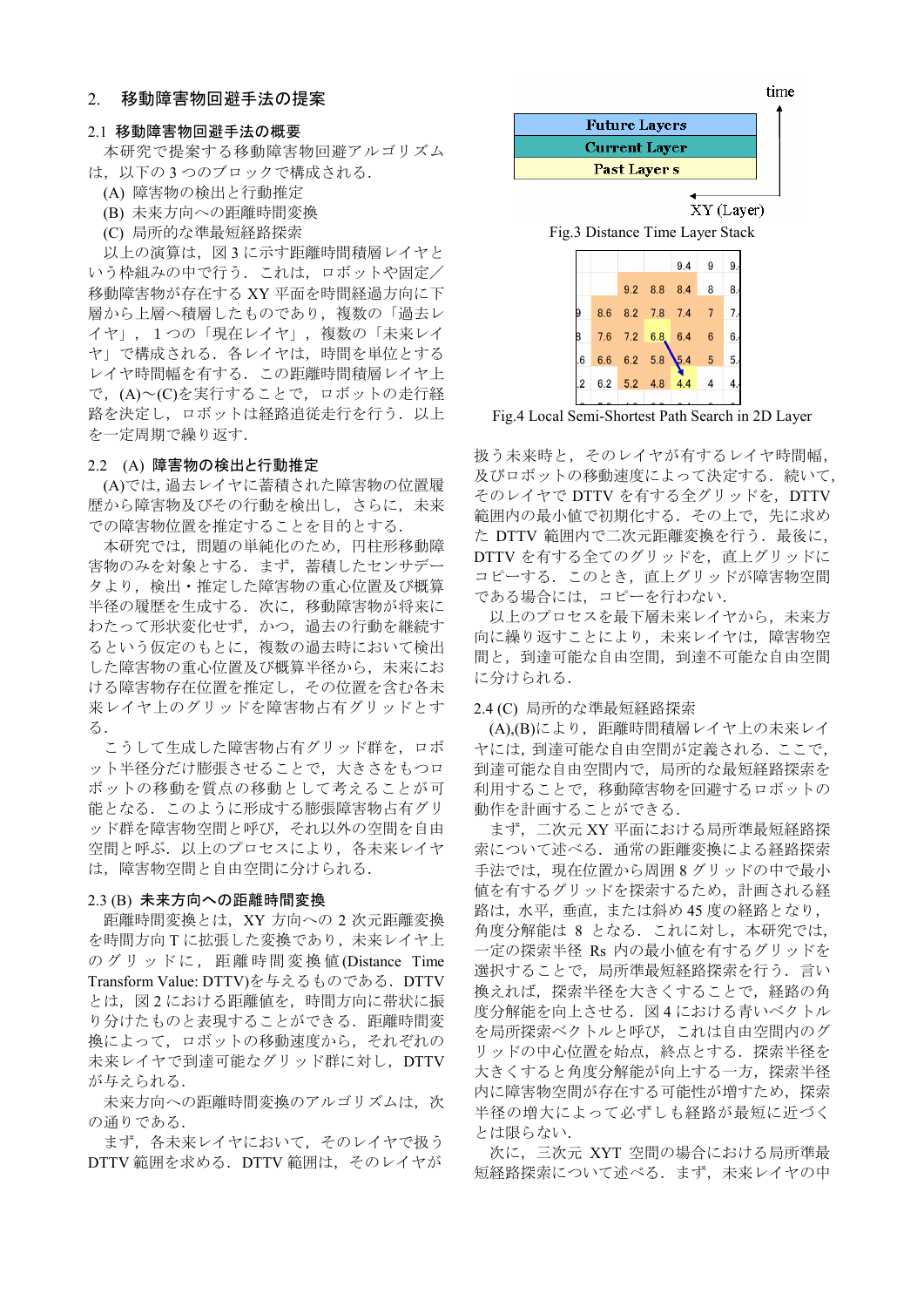から、ゴールグリッドが DTTV を有する、現在に最 も近い未来レイヤを探す。続いて、その未来レイヤ の直下層にむけて局所準最短経路探索を行う. 直下 層で局所準最短経路が探索できなかった場合、同一 層で探索を行う。このようにして探索されたグリッ ドを記憶しておき、以上の探索作業を、現在レイヤ に達するまで繰り返すことによって、ゴールグリッ ドからロボットの現在位置に至る経路を求める.

## 3. 移動障害物回避手法の実装

#### 3.1 対象とするロボット

本研究では、対象とする移動ロボットを、当研究 室が所有するクローラ型ロボット KENAF (図1) と する. KENAF は、2つのメインクローラと角度の 変更が可能な4つのサブクローラによって構成さ れ、高い不整地走行能力を有しているが、本研究に おいては水平面移動のみを想定するため、サブクロ ーラは可動させないものとする. また、KENAF に は、北陽電機社製レーザ式測域センサ UTM-30LX を車体中心に進行方向水平に搭載する. UTM-30LX は、ロボット前方方向を中心に左右135度ずつ、合 計 270 度の範囲にわたり, 30m 以内の距離情報を取 得することができる. なお測定は 0.25[deg]刻みであ  $\delta$ .

## 3.2 移動ロボットシミュレータ

再現性のある移動障害物の動作を用いて回避ア ルゴリズムの評価を行うため、KENAF の動作プロ グラムのコードをそのまま利用し、仮想環境内のロ ボットの動作を再現することが可能な簡易シミュ レータ KENAF Simulator (K-SIM)を開発した. K-SIM では、仮想 KENAF 上の仮想距離センサによって、 任意のサイズの六角柱及び直方体形状の仮想障害 物を検出することが可能である. K-SIM 上では、実 機の動作プログラムを実機上で実行した場合と同 等の結果をシミュレートすることが可能であり, K-SIMで動作した動作プログラムを再コンパイルす るだけで、そのまま実機での実行が可能となる.

# 3.3 移動ロボットシミュレータの動作検証

図5に示す環境において固定障害物を回避する動 作検証を、K-SIM 上及び実環境において行った. そ の結果、双方の環境において、同様の障害物回避経 路を算出し、その経路に沿って回避動作を行ってい ることを確認した.

# 3.4 距離時間積層レイヤの設計

2.4 節で述べたように、現在位置からゴールグリ ッドまでの間の空間は、距離時間変換された、到達 可能な自由空間である必要がある. また、2.3 節で 述べたように、各レイヤが扱うことができる走行経 路長は、 各レイヤのレイヤ時間幅の大きさに依って 決まる、すなわち、レイヤ時間幅を大きく取れば、 そのレイヤで距離時間変換できる帯状領域の幅が

広がる. 一方で、その移動障害物が存在する場合, その時間幅において移動障害物が存在しうる領域 が広がるため、生成される障害物回避経路の経路長 が長くなるおそれがある.

以上を考慮し、距離時間積層レイヤについては, 下層 (過去) から上層 (未来) の順に、[A]過去レイ ヤ5層, [B]現在レイヤ1層, [C1]近未来レイヤ5層, [C2]遠未来レイヤ5層の, 合計4種16層のレイヤを 配した.

また、本実装では、現在位置から半径 15m 範囲内 に障害物、ゴールグリッドが存在する環境を想定す る. そのため、レイヤ時間幅に関しては、過去レイ ヤ、現在レイヤ、近未来レイヤのレイヤ時間幅を 1[sec], 遠未来レイヤのレイヤ時間幅を 10[sec]とし た. また, KENAF の最大移動速度を 300 [mm/sec] とした。これにより、一層のレイヤでロボットが移 動可能な最長距離は、近未来レイヤでは 300[mm], 遠未来レイヤでは 3000[mm]となる. よって、最遠未 来で到達可能な最大距離は 16.5[m]となる.

KENAF の半径は, 500[mm]とした. グリッド一辺 のサイズは、KENAF のサイズと計算負荷の軽減を 考慮し、100[mm]とした. また、過去方向への準最 短経路探索における探索ベクトルの大きさは, 300[mm]とした. アルゴリズムの実行周期は 1[sec] とした.

# 4. シミュレーション実験

## 4.1 実験環境

K-SIM の仮想環境において、ロボット前方を左か ら右に横切るように移動する六角柱型障害物が存 在する環境を想定する. ロボットはスタート位置(0, 0)[m]から、ゴール位置(5.5.0)[m]を目指して走行する. 移動障害物はロボットのスタートと同時に(3,3)[m] から, y軸負方向に 150[mm/sec]で移動する. 計算領 域は、端点がそれぞれ(8.5, -3.5),(8.5, 3.5),(-1.5, 3.5),(-1.5, -3.5) [m]で定義される長方形領域とする.

使用する計算機の CPU は, Intel Pentium DualCore E2160(1.8GHz) である. なお、移動障害物の動作に ついては, K-SIM とは別プロセスで, 周期1秒で実 行する.



Robot at start position Fig.5 Generated Path in Real Environment